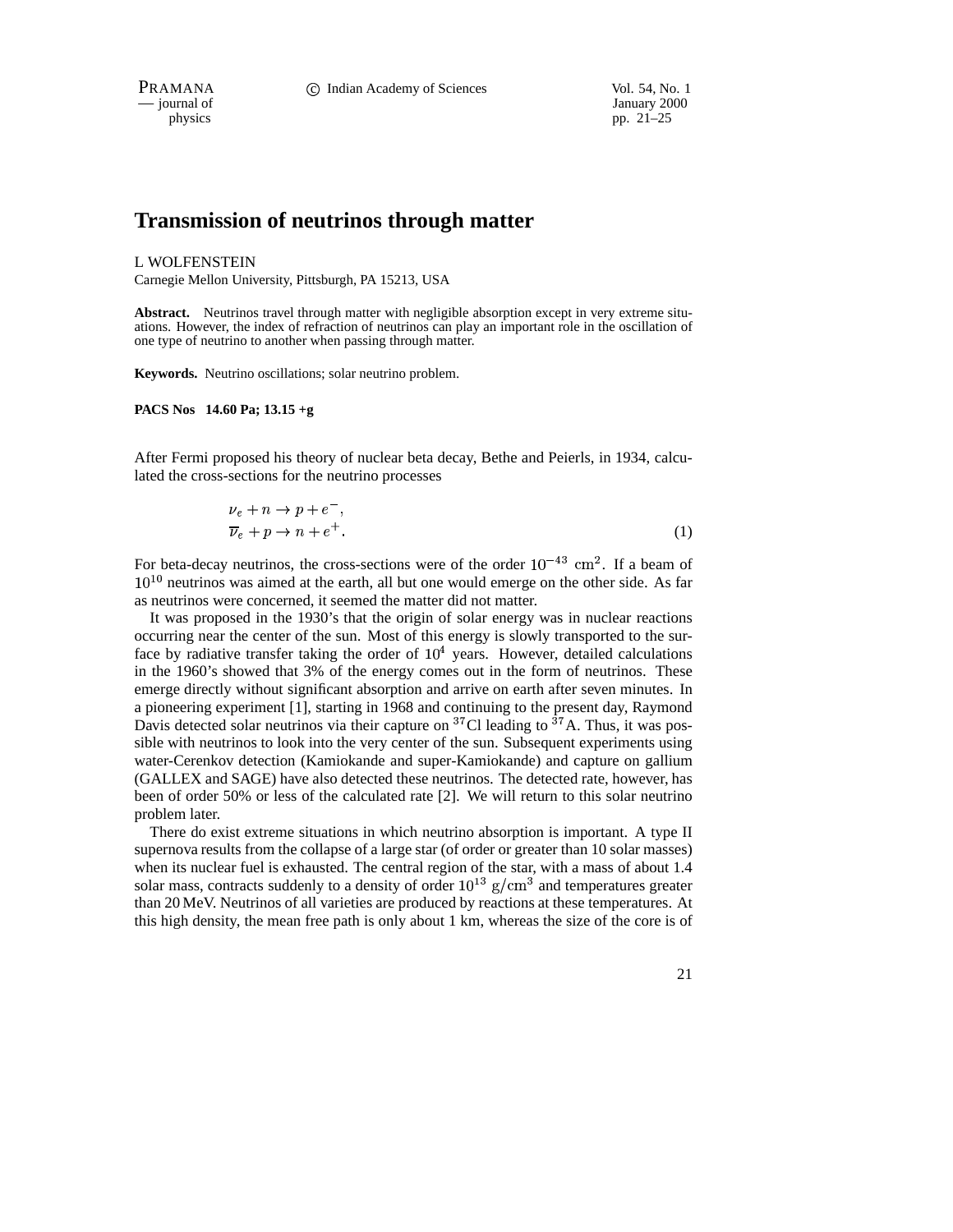#### *L Wolfenstein*

order 30 km so that the neutrinos are scattered and captured and re-emitted as they escape. In this case, one must calculate neutrino opacity [3] just as one calculates optical opacity for radiative transport in ordinary stars like the sun. Nevertheless, it is much easier for neutrinos to escape from the hot core of the collapsed star than photons, so that 99% of the energy of the collapse is emitted in the form of neutrinos. The detection of 19 out of about  $10^{58}$  neutrinos from supernova 1987a was one of the great events of modern science.

The possibility of seeing very high energy neutrinos that might be emitted by sources like active galactic nuclei (AGN) is the goal of proposed experiments like NESTOR in the Mediterranean Sea and ICE CUBE at the South Pole. Energies up to  $10^9$  GeV have been predicted in some models. The neutrino cross-section rises with energy, roughly linearly above 1 GeV. For energies greater than  $10<sup>5</sup>$  GeV, neutrinos are absorbed in going through the earth and by energies of  $10^7$  GeV only one in a million would come through [4]. There is one interesting exception for the case of tau-neutrinos  $\nu_{\tau}$ . When these are absorbed, they yield  $\tau$  leptons, which then decay back into  $\nu_{\tau}$ ; because the  $\tau$  lifetime is only  $3 \times 10^{-13}$  s, these decays will occur after a short distance in spite of the large time dilation factor. Thus, by a sequence of absorptions and decays, an incident  $\nu_{\tau}$  of  $10^{7}$  GeV could emerge on the other side of the earth [5], although degraded in energy.

In 1973, neutral current interactions were discovered, as predicted by the spontaneouslybroken gauge theory of Weinberg and Salam. For neutrinos scattering from nuclei, the important reaction is:

$$
\nu_x + n \to \nu_x + n,\tag{2}
$$

where the cross-section is the same for  $\nu_x = \nu_e, \nu_\mu$  or  $\nu_\tau$ . There is also scattering from electrons; while the neutral-current amplitude is the same for all  $\nu_x$ , in the case of  $\nu_e$  the scattering

$$
\nu_e + e \to \nu_e + e \tag{3}
$$

can take place as well by the charged current so the total amplitude is the sum of the two. As a result, the cross-section for elastic  $\nu_e - e$  scattering is 6–7 times larger than for  $\nu_\mu$  or  $\nu_{\tau}$ .

After the experimental discovery of neutral currents, it was of great interest to see if these indeed agreed with the theoretical predictions. One prediction that intrigued me was that the neutral current was diagonal in flavor: the neutrino emerging had the same flavor as the neutrino coming in. In the detection of reaction (2), all one saw was the recoil neutron; observing the outgoing neutrino would require a detector much larger than the earth.

However, I realized in 1978 that there was the possibility of detecting the coherent interference between the forward scattered neutrino and the incident beam [6]. This interference determines the index of refraction  $n$  in accordance with the optical theorem

$$
p(n-1) = 2\pi N f(0)/p,
$$
\n(4)

where  $p$  is the neutrino momentum and  $N$  is the number of scatterers per unit volume. In the case of the off-diagonal neutral current, the index of refraction effect would 'rotate' the flavor just as an optically active medium rotates the plane of polarization.

The imaginary part of the index of refraction is proportional to the total cross-section

$$
\sigma = 4\pi \operatorname{Im} f(0)/p \tag{5}
$$

22 *Pramana – J. Phys.,* **Vol. 54, No. 1, January 2000**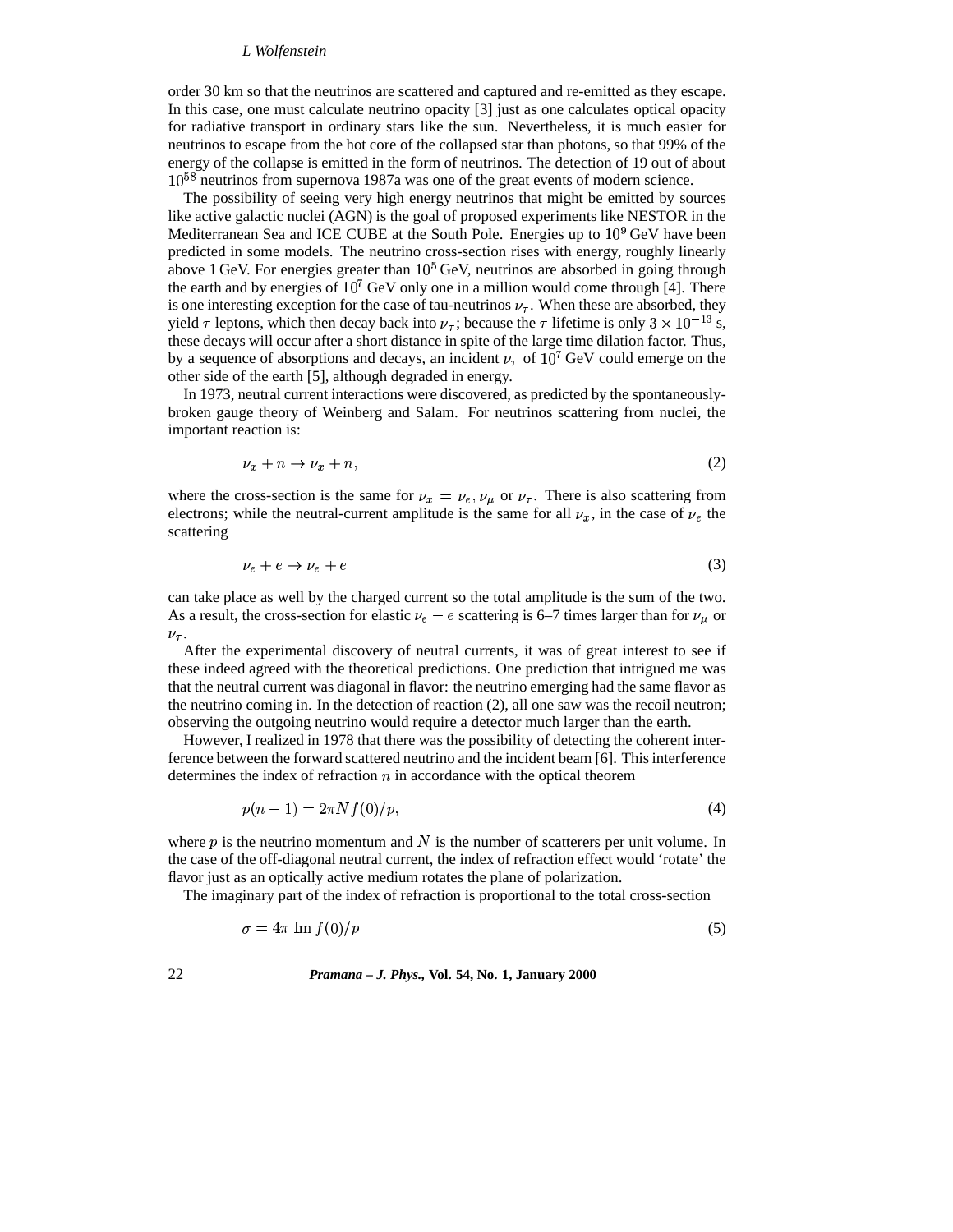which we have emphasized is negligible. However, the real part is much larger since it is proportional to the weak coupling  $G_F$ , whereas  $\sigma$  is proportional to  $G_F^2$ . Thus for the neutral current we have

$$
p(n-1) \approx G_{\rm F} N_n = 2\pi/L \,, \tag{6}
$$

where  $N_n$  is the neutron number density and L is the distance over which the phase factor changes by  $2\pi$ . For earth matter,  $L$  is of the order of the radius of the earth. (Note: Fermi's constant times Avogadro's number defines a length about the size of the earth; the fundamental reason for this has not yet been determined.) Thus, if the neutral current were to change  $\nu_{\mu}$  to  $\nu_{\tau}$ , massless neutrinos traveling through the earth would oscillate from  $\nu_{\mu}$  to  $\nu_{\tau}$ . Recently, it was discovered with the super-Kamiokande detector that  $\nu_{\mu}$  with energies of a few GeV produced by cosmic rays were reduced in flux by a factor of 2 when observed coming upward through the earth. The only explanation was that on average half of the  $\nu_{\mu}$  oscillated into  $\nu_{\tau}$  on their way through the earth. This could indeed be explained by off-diagonal currents with massless neutrinos and such an explanation has been given by Gonzalez–Garcia *et al* [7]. Since the standard model has been shown to work extremely well, this requires neutral currents outside the standard model.

The simpler explanation of the results is that neutrinos have mass and that two eigenstates are approximately equal mixtures of  $\nu_{\mu}$  and  $\nu_{\tau}$ . The standard model can easily accommodate neutrino masses and grand unified theories like SO(10) suggest small nonzero neutrino masses. In the case of  $\nu_{\mu} - \nu_{\tau}$  oscillations due to neutrino mass and assuming the neutral current is diagonal in flavor the matter does not matter and the results are just the same as if the earth were a vacuum. For these vacuum oscillations, the oscillation length increases with energy unlike eq. (6) where it is energy independent. The super-K data shows such an energy dependence, but the authors of ref. [7] claim that the results are not yet accurate enough to distinguish the two possibilities [8].

Oscillations due to neutrino mass and mixing are affected by the material medium when they involve  $\nu_e$ . This was discussed in the second part of the 1978 paper [6]. Neutrino oscillations occur in vacuum because the relative phase of two components (mass eigenstates)  $\nu_1$  and  $\nu_2$  changes with time. Since this is a matter of phases, the phase associated with the index of refraction could be important. For the neutral current of the standard model, the amplitude  $f(0)$  is the same for all neutrinos so it does not matter. However, as noted, the  $\nu_e$  has an elastic amplitude due to the charged current (W-exchange) that the other neutrinos do not have. Thus, the  $\nu_e$  part of the wave function has a phase change due to

$$
p(n_e - 1) = -\sqrt{2}G_{\rm F}N_e = 2\pi/l_0 \,,\tag{7}
$$

where  $N_e$  is the electron number density. Here,  $l_0$  again is a characteristic length of order the earth radius for earth matter. Thus, when one considers vacuum oscillation lengths comparable to the earth radius, the oscillation length and mixing can be very different in vacuum than in matter.

An interesting case would be the search for  $\nu_\mu \to \nu_e$  and  $\overline{\nu}_\mu \to \overline{\nu}_e$  oscillations that could be studied via long baseline experiments such as the proposed Minos experiment. The index of refraction effect eq. (7) has the opposite sign for  $\overline{\nu}_e$  so that the matter effect may enhance one of the oscillations and suppress the other. A comparison of  $\nu_{\mu} \rightarrow \nu_{e}$ and  $\overline{\nu}_{\mu} \rightarrow \overline{\nu}_{e}$  would be of interest in searching for CP violation in the neutrino mixing in

*Pramana – J. Phys.,* **Vol. 54, No. 1, January 2000** 23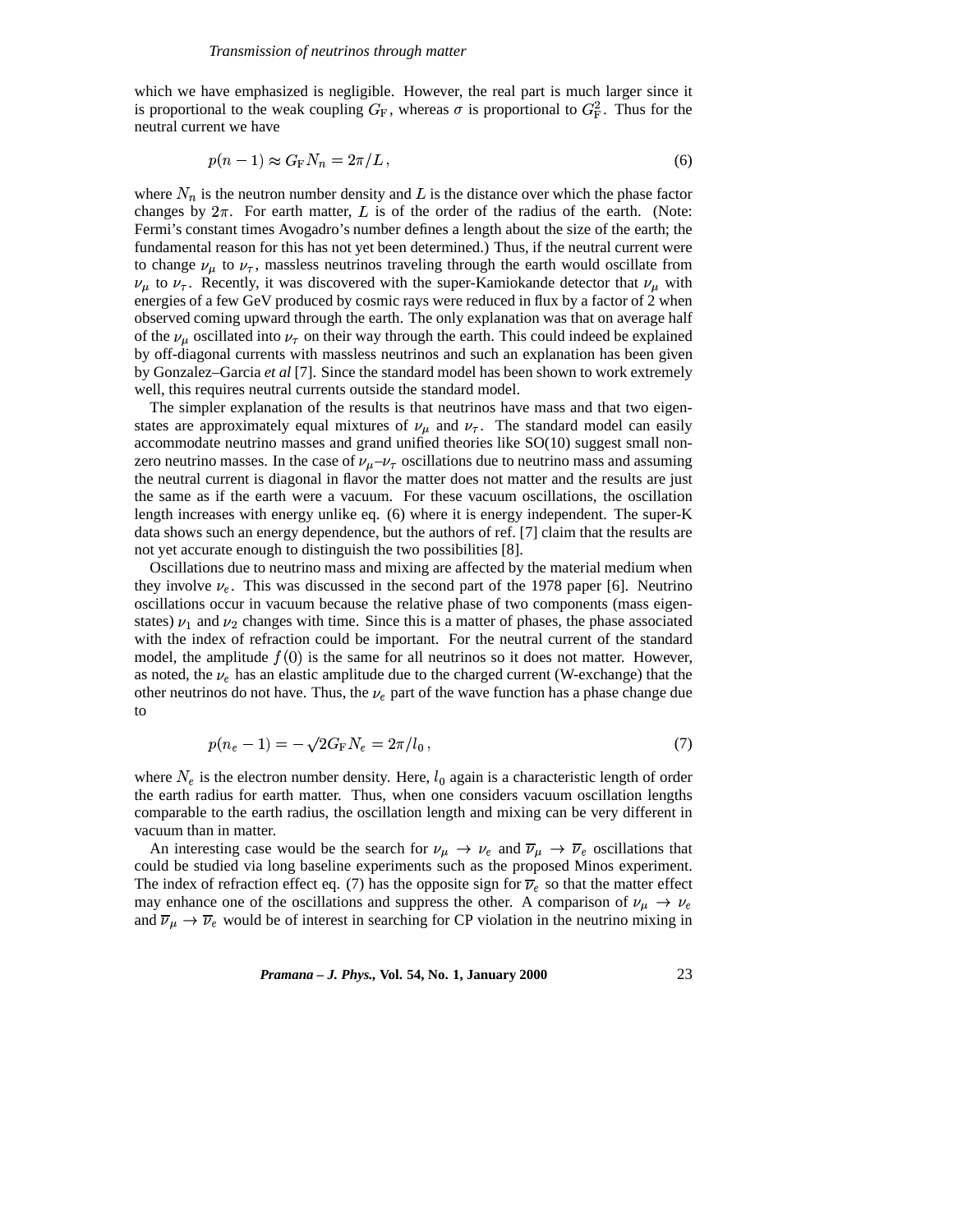#### *L Wolfenstein*

analogy with the CKM mixing of quarks. However, one needs to disentangle the matter effect from any possible CP violation [9].

The most interesting application of the matter effect was discovered by Mikhaeyev and Smirnov [10] and is referred to as the MSW effect. If the vacuum mixing angle is small and the lower mass state is mainly  $\nu_e$ , then as a beam of  $\nu_e$  passes from high density to low density, as  $\nu_e$  emerging from the sun, the mixing angle will pass through 45° and a large transformation of  $\nu_e$  will occur. Indeed, if the passage is adiabatic there could be almost a complete transformation. The MSW effect is a popular explanation of the solar neutrino problem, but more experiments are needed to tell if it is the answer. Shortly after reading the MS paper, I wrote a short unpublished paper [11] pointing out that the  $\nu_e$  flux might be larger at night than during the day for some energies. If most of the neutrinos were to arrive at earth as  $\nu_{\mu}$  or  $\nu_{\tau}$ , then due to the effect of earth matter, the mixing angle would be larger in earth than in vacuum and some of  $\nu_{\mu}$  or  $\nu_{\tau}$  would convert back to  $\nu_{e}$ . This day–night effect has been sought in the super-Kamiokande observations of solar neutrinos, but so far there are only limits which exclude certain values of  $\Delta m^2$ . It is quite possible that the effect is extremely small [12] for values of  $\Delta m^2$  that fit the data very well.

The possibility of vacuum oscillations with an oscillation length comparable to earth– sun distance and a large mixing angle, was a much earlier proposed explanation [13]. The solar neutrino data suggest that there is a particularly large suppression of a monoenergetic neutrino from electron capture on <sup>7</sup>Be. For the case of vacuum oscillations, this suppression factor should vary during the year due to the change in the earth–sun distance. In calculating this variation in detail, the question arises whether this variation is smeared out because the neutrinos originate in different parts of the sun and so travel different distances. However, as I pointed out in my original paper, in this case the matter effect completely suppresses oscillations inside the sun and they only begin at the solar surface where  $\rho_e$  is small enough. It turns out that in any case the main smearing effect is the energy spread of the  ${}^{7}$ Be neutrinos [14].

In conclusion, matter is transparent for neutrinos except for extreme densities and ultrahigh energies. However, transparent media do have an index of refraction and the analog of birefringence could play an important role in the physics of neutrino oscillations.

#### **Acknowledgement**

This research was supported, in part, by the US Department of Energy under Grant No. DE-FG02-91-ER-40682.

### **References**

- [1] For an account of the history of solar neutrino experiments see J N Bahcall, *Neutrino Astrophysics* (Cambridge, 1989), pp. 487-530
- [2] J N Bahcall and M H Pinsonneault, *Rev. Mod. Phys.* **67**, 781 (1995)
- [3] For a review see G G Raffelt, *Stars as Laboratories of Fundamental Physics* (University of Chicago, 1996)
- [4] J Kwiecinski *et al*, *Phys. Rev.* **D59**, 093002 (1999)
- [5] J G Learned and S Pakvasa, *Astropart. Phys.* **3**, 267 (1995)
- [6] L Wolfenstein, *Phys. Rev.* **D17**, 2369 (1978)

## 24 *Pramana – J. Phys.,* **Vol. 54, No. 1, January 2000**